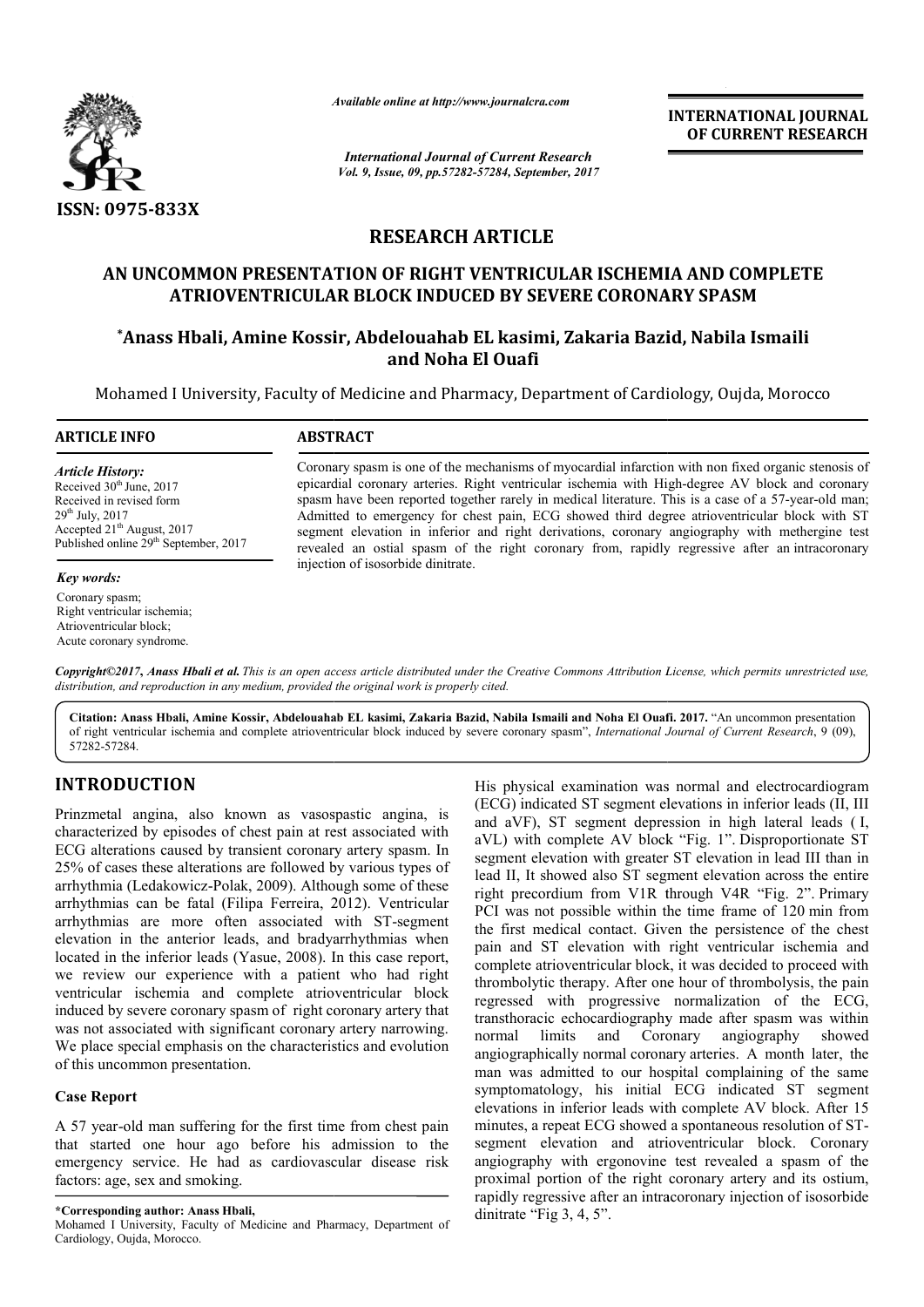

**Fig. 1. ECG indicated ST segment elevations in inferior leads (II, III and aVF), ST segment depression in high lateral leads ( I, aVL) with complete AV block**



**Fig. 2. ECG showed ST segment elevation across the entire right precordium from V1R through V4R**



**Fig. 3. Baseline coronary angiogram showed spontaneous mild spasm of proximal right coronary artery but without significant stenosis**

The patient was strongly advised to quit smoking. The progression under calcium channel blockers (CCBs) was favorable, until one month of follow-up, where the patient presented moderate chest pain, occurring at rest, disappeared spontaneously. This required increased doses of CCBs and administration of oral nitrates.



**Fig. 4. Severe spasm of the proximal portion of the right coronary artery and its ostium following intracoronary infusion of ergonovine**



**Fig. 5. Spastic right coronary artery was dilated than the baseline coronary angiogram after intracoronary injection of nitroglycerin**

## **DISCUSSION**

We define coronary spasm as an abnormal contraction of an epicardial coronary artery resulting in myocardial ischemia (Yasue, 1983). The AS predominantly affects men, women account for only 12 to 25% of cases in the largest published series (Kawana, 2013 and Zhu, 2013). The endothelium, a target of cigarette smoking, plays a key role in vasomotor regulation, and its dysfunction may be the first detectable sign of the early stages of atherosclerosis (Zeiher, 1991). There is strong evidence supporting the role of smoking as a risk factor for coronary spasm (Caralis, 1992). The stress, exposure to cold, Valsalva maneuver, hyperventilation and Magnesium deficiency are also associated with coronary spasm (Hirofumi Yasue, 2008). The modes of disclosure of AS are diverse. In the literature, we often find resting or mixed angina, exceptionally an angina of pure effort, cardiac arrest or